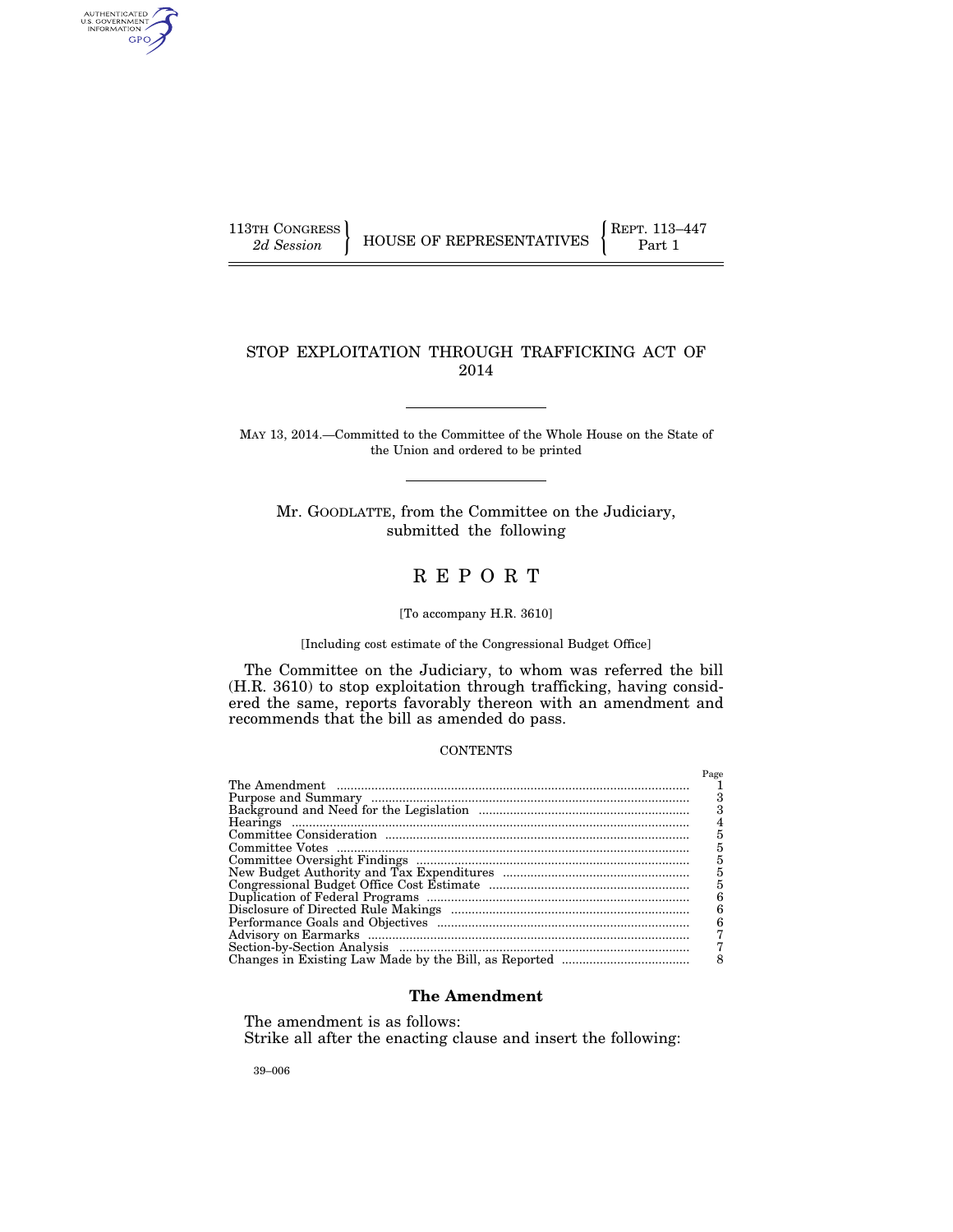**SECTION 1. SHORT TITLE.** 

This Act may be cited as the "Stop Exploitation Through Trafficking Act of 2014". **SEC. 2. SAFE HARBOR INCENTIVES.** 

Part Q of title I of the Omnibus Crime Control and Safe Streets Act of 1968 (42 U.S.C. 3796dd et seq.) is amended—

(1) in section  $1701(c)$ , by striking "where feasible" and all that follows, and inserting the following: "where feasible, to an application—<br>"(1) for hiring and rehiring additional career law enforcement officers that in-

volves a non-Federal contribution exceeding the 25 percent minimum under subsection (g); or

" $(2)$  from an applicant in a State that has in effect a law that-

''(A) treats a minor who has engaged in, or has attempted to engage in, a commercial sex act as a victim of a severe form of trafficking in persons; ''(B) discourages the charging or prosecution of an individual described in

subparagraph  $(A)$  for a prostitution or sex trafficking offense, based on the conduct described in subparagraph (A); or

''(C) encourages the diversion of an individual described in subparagraph (A) to appropriate service providers, including child welfare services, victim<br>treatment programs, child advocacy centers, rape crisis centers, or other so-<br>cial services.", and<br>(2) in section 1709, by inserting at the en

''(5) 'commercial sex act' has the meaning given the term in section 103 of the Victims of Trafficking and Violence Protection Act of 2000 (22 U.S.C. 7102).

''(6) 'minor' means an individual who has not attained the age of 18 years. ''(7) 'severe form of trafficking in persons' has the meaning given the term in section 103 of the Victims of Trafficking and Violence Protection Act of 2000 (22 U.S.C. 7102)."

#### **SEC. 3. REPORT ON RESTITUTION PAID IN CONNECTION WITH CERTAIN TRAFFICKING OF-FENSES.**

Section 105(d)(7)(Q) of the Victims of Trafficking Protection Act of 2000 (22 U.S.C.  $7103(d)(7)(Q)$ ) is amended–

(1) by inserting after "1590," the following: "1591,";

(2) by striking ''and 1594'' and inserting ''1594, 2251, 2251A, 2421, 2422, and 2423'';

(3) in clause (iv), by striking "and" at the end; and (4) in clause (v), by striking "and" at the end; and (5) by inserting after clause (v) the following:

"(vi) the number of individuals required by a court order to pay restitution in connection with a violation of each offense under title 18, United States Code, the amount of restitution required to be paid under each such order, and the amount of restitution actually paid pursuant to each such order; and

''(vii) the age, gender, race, country of origin, country of citizenship, and description of the role in the offense of individuals convicted under each offense; and''.

#### **SEC. 4. NATIONAL HUMAN TRAFFICKING HOTLINE.**

Section 107(b)(2) of the Victims of Trafficking and Violence Protection Act of 2000  $(22 \text{ U.S.C. } 7105(b)(2))$  is amended-

(1) by redesignating subparagraphs (B) and (C) as subparagraphs (C) and (D), respectively; and

(2) by inserting after subparagraph (A) the following:

''(B) NATIONAL HUMAN TRAFFICKING HOTLINE.—Beginning in fiscal year 2017 and each fiscal year thereafter, of amounts made available for grants under this paragraph, the Secretary of Health and Human Services shall make grants for a national communication system to assist victims of severe forms of trafficking in persons in communicating with service providers. The Secretary shall give priority to grant applicants that have experience in providing telephone services to victims of severe forms of trafficking in persons.<sup>"</sup>

#### **SEC. 5. JOB CORPS ELIGIBILITY.**

Section 144(3) of the Workforce Investment Act of 1998 (29 U.S.C. 2884(3)) is amended by adding at the end the following:

''(F) A victim of a severe form of trafficking in persons (as defined in sec-tion 103 of the Victims of Trafficking and Violence Protection Act of 2000 (22 U.S.C. 7102)). Notwithstanding paragraph (2), an individual described in this subparagraph shall not be required to demonstrate eligibility under such paragraph.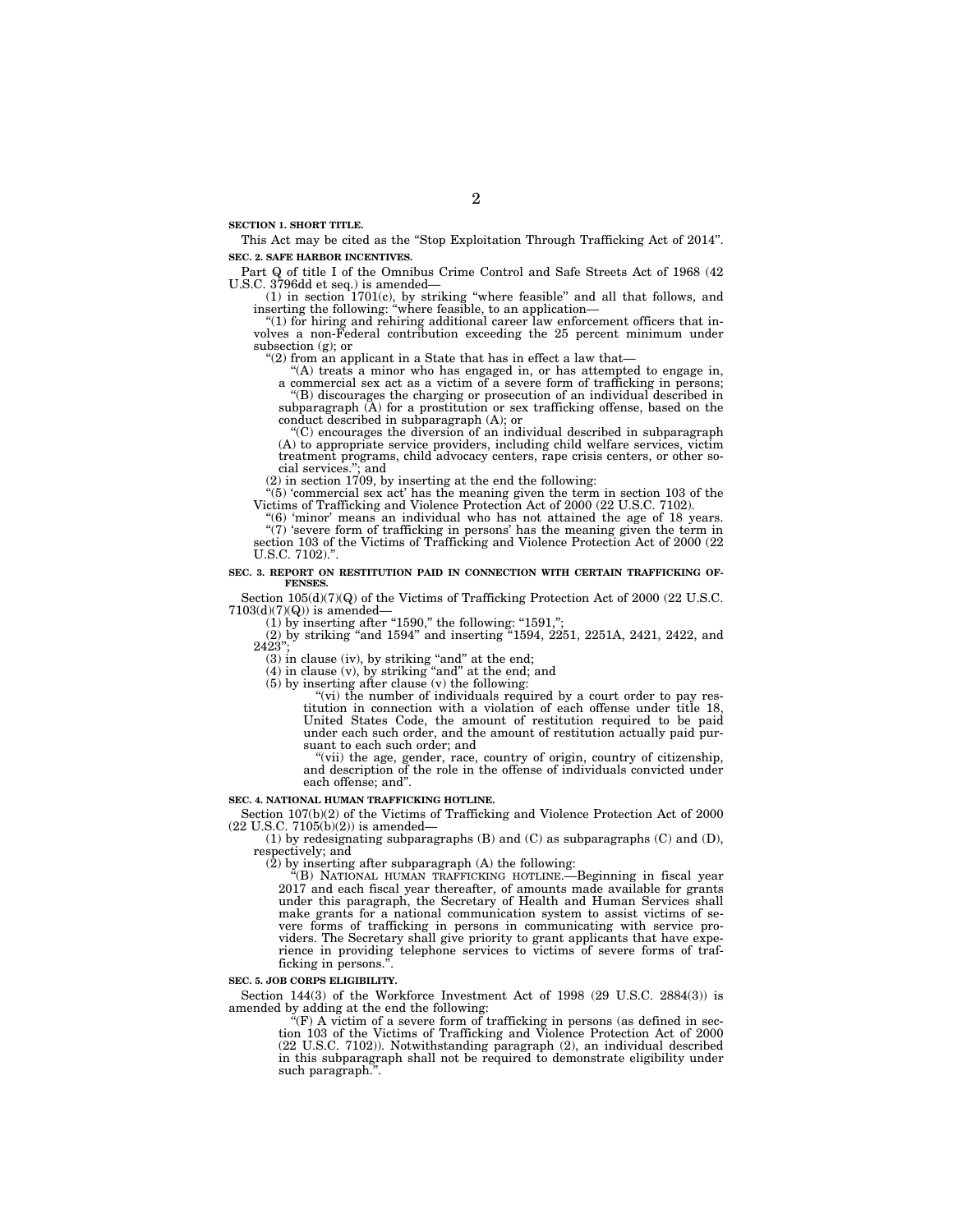**SEC. 6. CLARIFICATION OF AUTHORITY OF THE UNITED STATES MARSHALS SERVICE.** 

Section 566(e)(1) of title 28, United States Code, is amended—

 $(1)$  in subparagraph  $(B)$ , by striking "and" at the end;

(2) in subparagraph (C), by striking the period at the end and inserting ''; and''; and

(3) by inserting after subparagraph (C), the following:

''(D) assist State, local, and other Federal law enforcement agencies, upon the request of such an agency, in locating and recovering missing children.''.

## **Purpose and Summary**

H.R. 3610, as reported by the substitute amendment, is intended to encourage the states, by giving them preference in their applications for Community Oriented Police Services grants, to pass safe harbor statutes for victims of minor sex trafficking. H.R. 3610, as amended, also helps to fight the scourge of minor sex trafficking by requiring additional reporting to Congress on restitution orders in these cases, codifying a national human trafficking hotline to help victims get assistance, and making it easier for victims to leave a life of trafficking through the Job Corps program.

### **Background and Need for the Legislation**

Starting with the Trafficking Victims Protection Act of 2000, Congress has legislated that juveniles who are involved in commercial sexual crimes are to be considered the *victims* of these crimes, rather than criminals themselves. For example, 18 U.S.C. § 1591 criminalizes the knowing sex trafficking of any person under the age of 18, without any need to prove that force, fraud, or coercion was involved.

Despite growing recognition of the seriousness and pervasiveness of the crime of minor sex trafficking, a majority of the states still have statutes on the books that criminalize minor prostitution. These statutes are in conflict with the states' statutory rape and child abuse statutes, which support the idea that a minor is incapable of consenting to sex. A Dallas police sergeant has captured this problem: ''If a 45-year-old man had sex with a 14-year-old girl and no money changed hands, she was likely to get counseling and he was likely to get jail time for statutory rape. . . . [But i]f the same man left \$80 on the table after having sex with her, she would probably be locked up for prostitution and he would probably go home with a [de minimis monetary] fine as a john."<sup>1</sup>

A number of states, however, have passed laws in recent years that either decriminalize minor prostitution or help to ensure that these victims are provided access to the services and support necessary to recover from their trauma. In 2008, New York enacted the Safe Harbor for Exploited Children Act, which recognized that children engaged in prostitution are not criminals or delinquents, but rather victims of a brutal form of child sex trafficking and abuse who need specialized services. This law has led to the passage of similar "safe harbor" bills in other states. Illinois, Massachusetts, Minnesota, Ohio, Vermont, North Carolina, and Washington have safe harbor provisions that provide either immunity or diversion for children engaged in prostitution and establish services or plans for services. Connecticut, Michigan, and Tennessee

<sup>1</sup> Ian Urbina, *Running in the Shadows: For Runaways, Sex Buys Survival,* N.Y. Times, Oct. 27, 2009.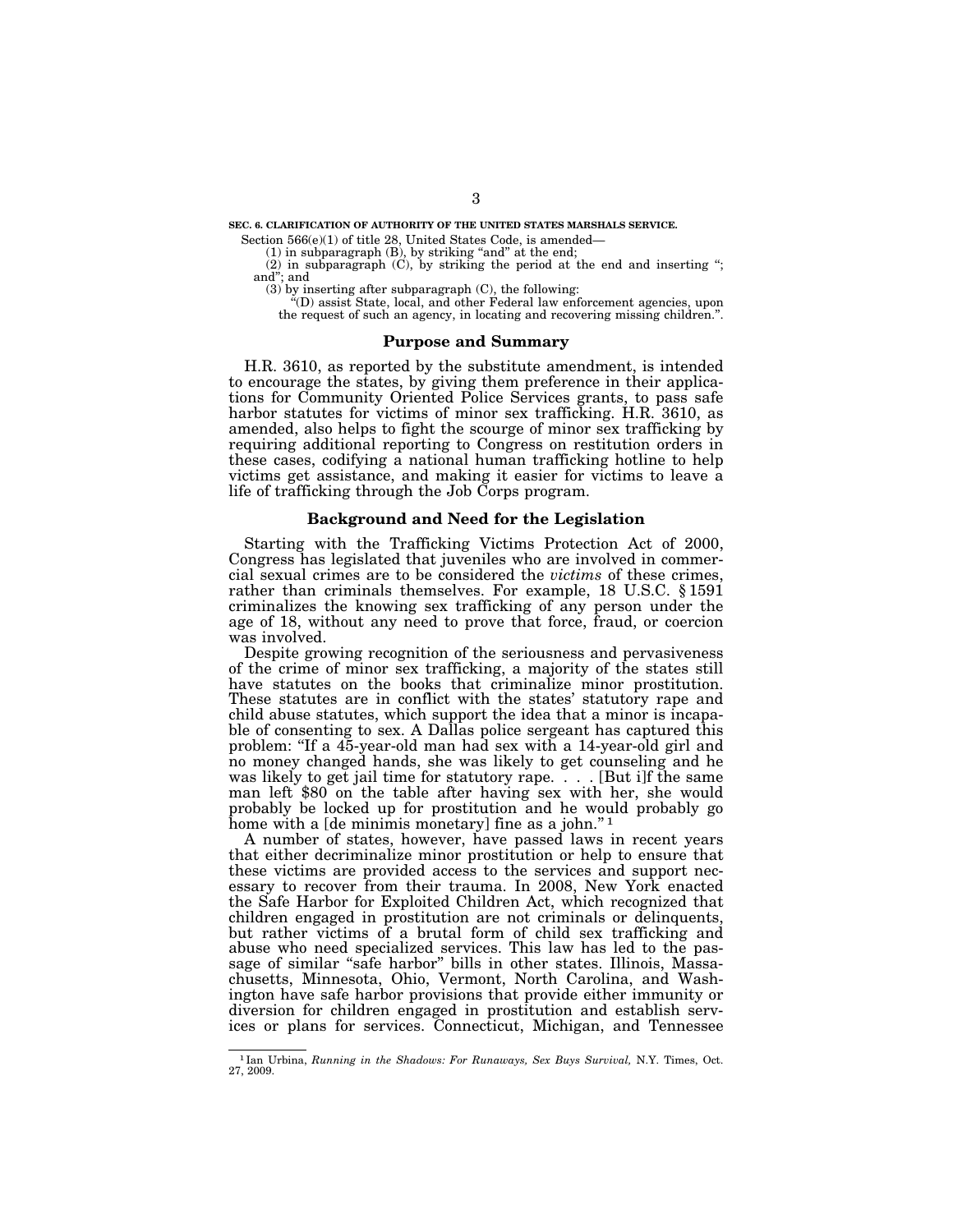have passed laws that protect minors from prosecution. In Florida, children who have been sexually exploited are categorized as children in need of services. In addition, the Texas Supreme Court ruled in 2010 that children involved in prostitution are victims rather than criminals.2

The states that continue to criminalize minor prostitution do so in a number of ways. Victims of child sexual exploitation—even though these children are too young to consent to sexual activity with adults—may at times be labeled as child prostitutes or juvenile delinquents and treated as criminals rather than being labeled and treated as victims. These children could then be placed in juvenile detention facilities with juveniles who have committed serious crimes instead of in environments where they can receive needed social and protective services.3 As Shared Hope International observes, "while this sometimes is viewed as the only option available to arresting officers, it is a practice that pulls the victim deeper into the juvenile justice system, re-victimizes [the young person], and hinders access to service." $4$  A 2009 study conducted by Shared Hope International suggests that, in 9 out of 10 U.S. cities evaluated with respect to prostitution and other forms of commercial sexual exploitation of minors, these victims had been placed in juvenile detention centers instead of being directed to needed services.5

While a majority of the states still criminalize child prostitution, a number have nonetheless started adopting specialized courts aimed at diverting at-risk youth (particularly girls at risk of prostitution) from the criminal justice system and providing them with specialized services. For example, there are ''Girls Courts'' in California and Hawaii that use a collaborative approach focusing on treatment and services rather than punishment.6 The STOP (''Stop Turning Out Child Prostitutes'') program in Las Vegas, Nevada provides for the arrest and detention of children involved in minor sex trafficking for a period of time, but with the intent of holding a victim long enough to secure needed services while breaking the bond with their traffickers, which is what often leads these minors to return to prostitution.<sup>7</sup> The safe harbor concept is relatively new, and thus the states are experimenting with the best approach to balancing decriminalization of minor prostitution with the need to help victims leave their traffickers and obtain treatment and services.

#### **Hearings**

The Committee on the Judiciary held no hearings on H.R. 3610.

 $^{2}$ In Matter of B.W., 313 S.W.3d 818 (Texas 2010).<br><sup>3</sup> Smith, Vardaman, and Snow, "The National Report on Domestic Minor Sex Trafficking:<br>America's Prostituted Children," Loyola University Chicago, Center for the Human Children and the International Organization for Adolescents (IOFA), *Building Child Welfare Response to Child Trafficking,* 2011, p. v-vi. 4 Heather J. Clawson et al., *Study of HHS Programs Serving Human Trafficking Victims,* U.S.

Department of Health and Human Services, Office of the Assistant Secretary for Planning and<br>Evaluation, December 2009, p. iv.<br><sup>5</sup>*Id.* 

 $6$ "Courts Take a Kinder Look at Victims of Child Sex Trafficking," NPR, March 1, 2014. See also Patricia Leigh Brown, "A Court's All-Hands Approach Aids Girls Most at Risk," The New York Times, January 28, 2014; State of

<sup>. 7</sup>Darren Geist, *Finding Safe Harbor: Protection, Prosecution, and State Strategies to Address Prostituted Minors,* Legislation and Policy Brief: Vol. 4: Iss. 2, Article 3.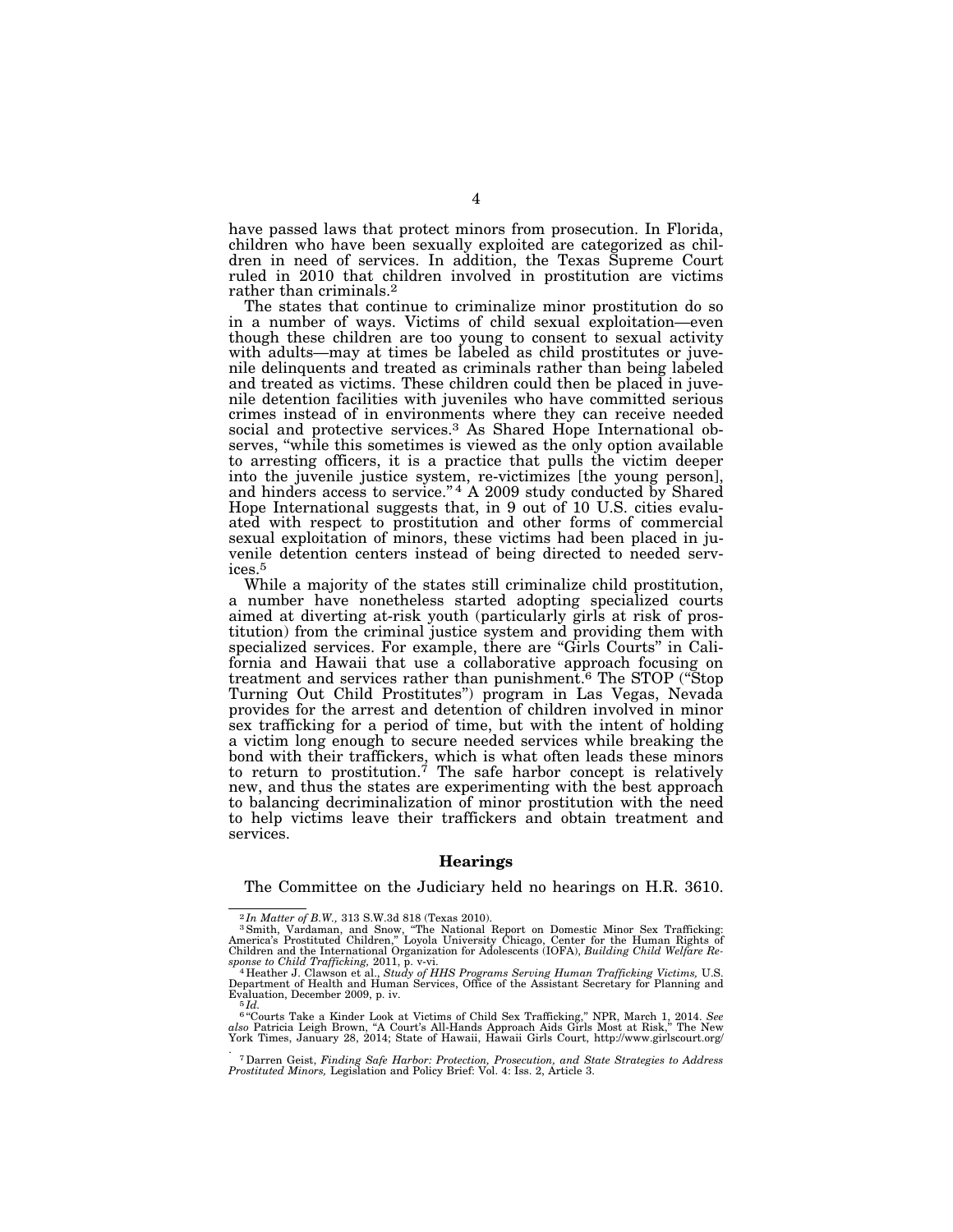#### **Committee Consideration**

On April 30, 2014, the Committee met in open session and ordered the bill H.R. 3610 favorably reported, with an amendment, by voice vote, a quorum being present.

#### **Committee Votes**

In compliance with clause 3(b) of rule XIII of the Rules of the House of Representatives, the Committee advises that there were no recorded votes during the Committee's consideration of H.R. 3610.

#### **Committee Oversight Findings**

In compliance with clause  $3(c)(1)$  of rule XIII of the Rules of the House of Representatives, the Committee advises that the findings and recommendations of the Committee, based on oversight activities under clause 2(b)(1) of rule X of the Rules of the House of Representatives, are incorporated in the descriptive portions of this report.

#### **New Budget Authority and Tax Expenditures**

Clause  $3(c)(2)$  of rule XIII of the Rules of the House of Representatives is inapplicable because this legislation does not provide new budgetary authority or increased tax expenditures.

## **Congressional Budget Office Cost Estimate**

In compliance with clause  $3(c)(3)$  of rule XIII of the Rules of the House of Representatives, the Committee sets forth, with respect to the bill, H.R. 3610, the following estimate and comparison prepared by the Director of the Congressional Budget Office under section 402 of the Congressional Budget Act of 1974:

> U.S. CONGRESS, CONGRESSIONAL BUDGET OFFICE, *Washington, DC, May 13, 2014.*

Hon. BOB GOODLATTE, CHAIRMAN,

*Committee on the Judiciary,* 

*House of Representatives, Washington, DC.* 

DEAR MR. CHAIRMAN: The Congressional Budget Office has prepared the enclosed cost estimate for H.R. 3610, the "Stop Exploitation Through Trafficking Act of 2014.''

If you wish further details on this estimate, we will be pleased to provide them. The CBO staff contact is David Rafferty, who can be reached at 226–2820.

Sincerely,

DOUGLAS W. ELMENDORF, DIRECTOR.

Enclosure

cc: Honorable John Conyers, Jr. Ranking Member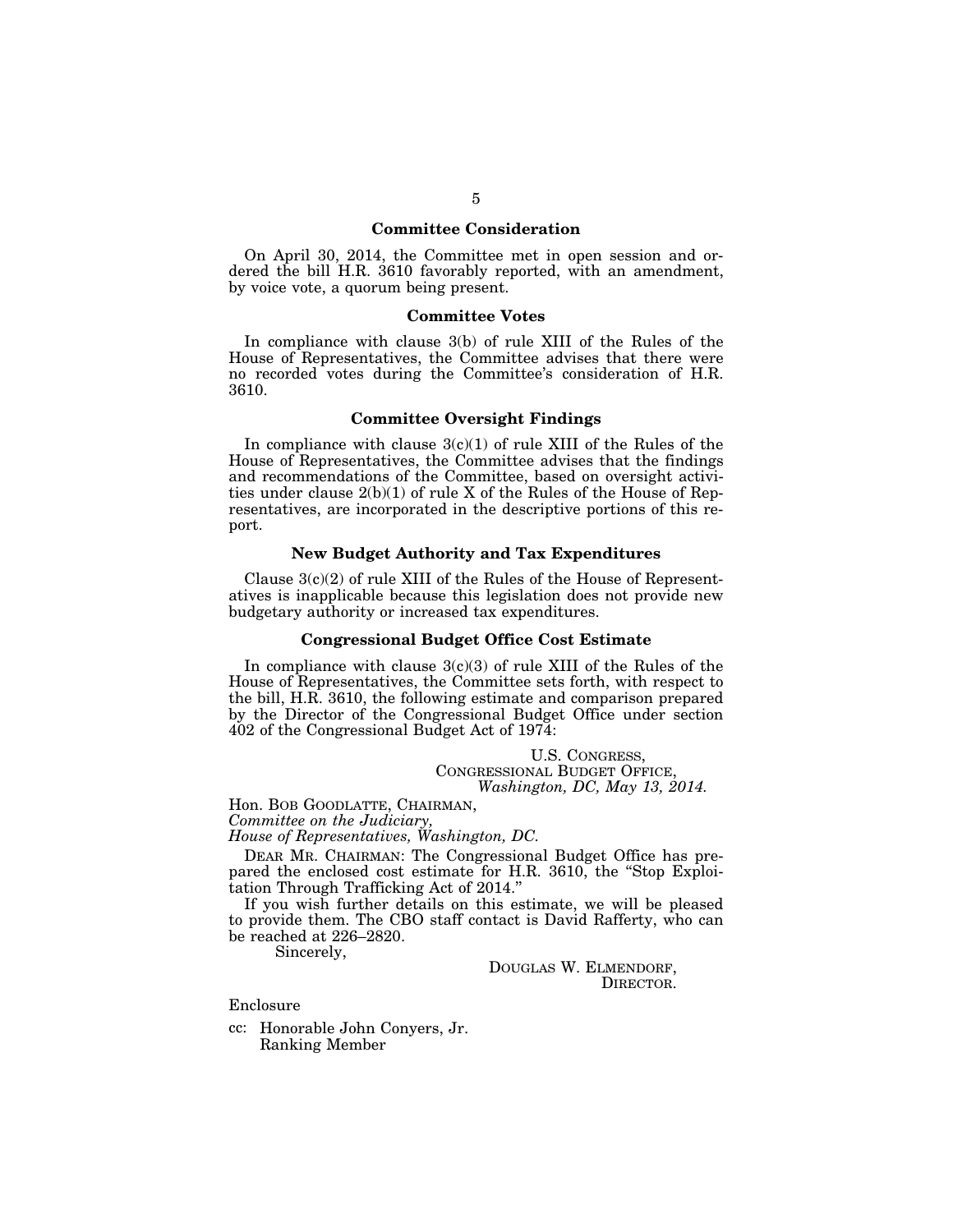#### **H.R. 3610—Stop Exploitation Through Trafficking Act of 2014.**

As ordered reported by the House Committee on the Judiciary on April 30, 2014.

H.R. 3610 would make several changes to laws related to human trafficking:

- Section 2 would allow the Attorney General to apply preferential treatment when making some public safety grants to states that have adopted certain laws related to trafficking victims, but would not change the funding level for those grants.
- Section 3 would require the Interagency Task Force to Monitor and Combat Trafficking to expand its reporting on certain trafficking-related crimes. CBO expects the provision would have little effect on the workload of the task force.
- Section 4 would require the Department of Health and Human Services (HHS) to provide funding for a national hotline for trafficking victims. Under current law, HHS already provides a multiyear grant that partially funds the National Human Trafficking Resource Center.
- Section 5 would make trafficking victims eligible to participate in the Job Corps if they meet the age and income requirements, but would not change total funding for the Job Corps program.

CBO estimates that enacting the legislation would have no significant effect on discretionary spending and would not affect direct spending or revenues; therefore, pay-as-you-go procedures do not apply.

H.R. 3610 contains no intergovernmental or private-sector mandates as defined in the Unfunded Mandates Reform Act and would impose no costs on State, local, or tribal governments.

The CBO staff contact for this estimate is David Rafferty. The estimate was approved by Theresa Gullo, Deputy Assistant Director for Budget Analysis.

#### **Duplication of Federal Programs**

No provision of H.R. 3610 establishes or reauthorizes a program of the Federal Government known to be duplicative of another Federal program, a program that was included in any report from the Government Accountability Office to Congress pursuant to section 21 of Public Law 111–139, or a program related to a program identified in the most recent Catalog of Federal Domestic Assistance.

## **Disclosure of Directed Rule Makings**

No provision of H.R. 3610 directs a specific rule making within the meaning of 5 U.S.C. § 551.

#### **Performance Goals and Objectives**

The Committee states that pursuant to clause  $3(c)(4)$  of rule XIII of the Rules of the House of Representatives, H.R. 3610 aims to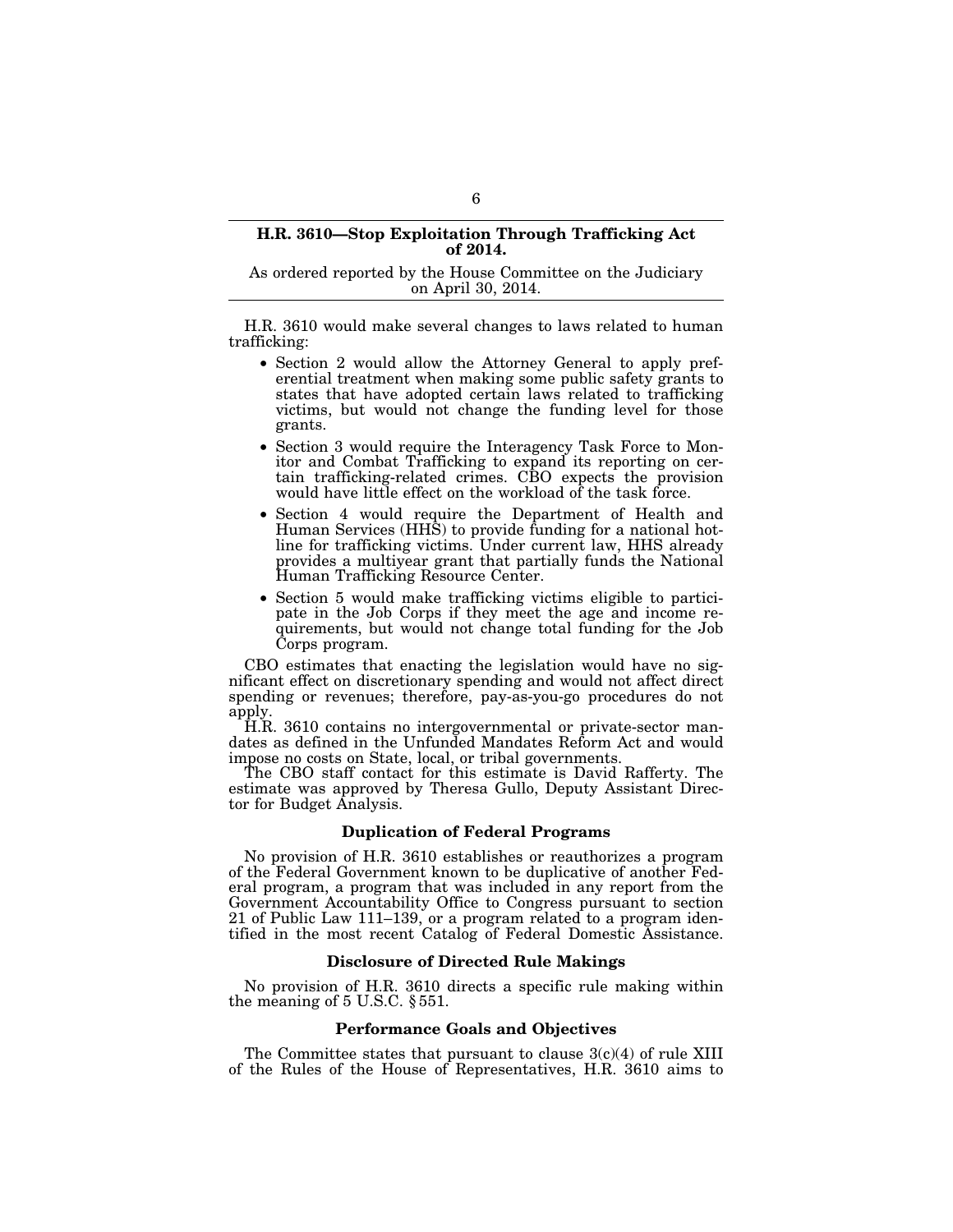protect and support minors exploited through commercial sex trafficking by encouraging states to enact safe harbor legislation, establishing a ''National Human Trafficking Hotline,'' requiring the Justice Department to report on restitution in trafficking cases, and ensuring these victims are eligible to enroll in the Job Corps.

#### **Advisory on Earmarks**

In accordance with clause 9 of rule XXI of the Rules of the House of Representatives, H.R. 3610 does not contain any congressional earmarks, limited tax benefits, or limited tariff benefits as defined in clause 9(e), 9(f), or 9(g) of Rule XXI.

#### **Section-by-Section Analysis**

The following discussion describes the bill as reported by the Committee.

*Section 1. Short Title.* This section cites the short title of the bill as the ''Stop Exploitation Through Trafficking Act of 2014.''

*Section 2. Safe Harbor Incentives.* This section provides the states with additional incentives to pass safe harbor laws by giving those with such laws additional priority for Community Oriented Police Services (COPS) grants, instead of the Byrne JAG penalty included in the bill as introduced. Rather than prescribing exactly what form the state safe harbor laws must take, this section allows flexibility by providing additional priority to states that treat minors engaged in commercial sex acts as victims, discourage the charging or prosecution of such minors, or encourage the diversion of such minors to appropriate service providers instead of prosecution.

*Section 3. Report on Restitution Paid In Connection With Certain Trafficking Offenses.* This section amends an existing human trafficking report, codified at 22 U.S.C. § 7103(d)(7), to require the Justice Department to report to Congress on the number and amount of restitution orders for convictions of specified Federal trafficking offenses, and expands the crimes for which other reporting is required to include 18 U.S.C. 1591 (sex trafficking by force, fraud, or coercion or with a minor); 2251 (sexual exploitation of children); 2251A (selling and buying of children); 2421 (transportation with intent that the victim engage in criminal sexual activity); 2422 (coercion or enticement); and 2423 (transportation of minors). This section also requires the Justice Department to collect and report information regarding the demographics of convicted defendants, including age, race, gender, country of origin, country of citizenship, and role in the offense (e.g., purchaser or trafficker).

*Section 4. National Human Trafficking Hotline.* This section codifies a national human trafficking hotline as part of the Trafficking Victims Protection Act (TVPA) grant codified at 22 U.S.C. § 7105(b)(2).

*Section 5. Job Corps Eligibility.* This section provides that victims of a severe form of trafficking, including minor sex trafficking victims, are eligible for participating in the Job Corps and do not need to establish income eligibility in order to participate.

*Section 6. Clarification of Authority of the United States Marshals Service.* The National Center for Missing and Exploited Children has estimated that one of every seven endangered runaways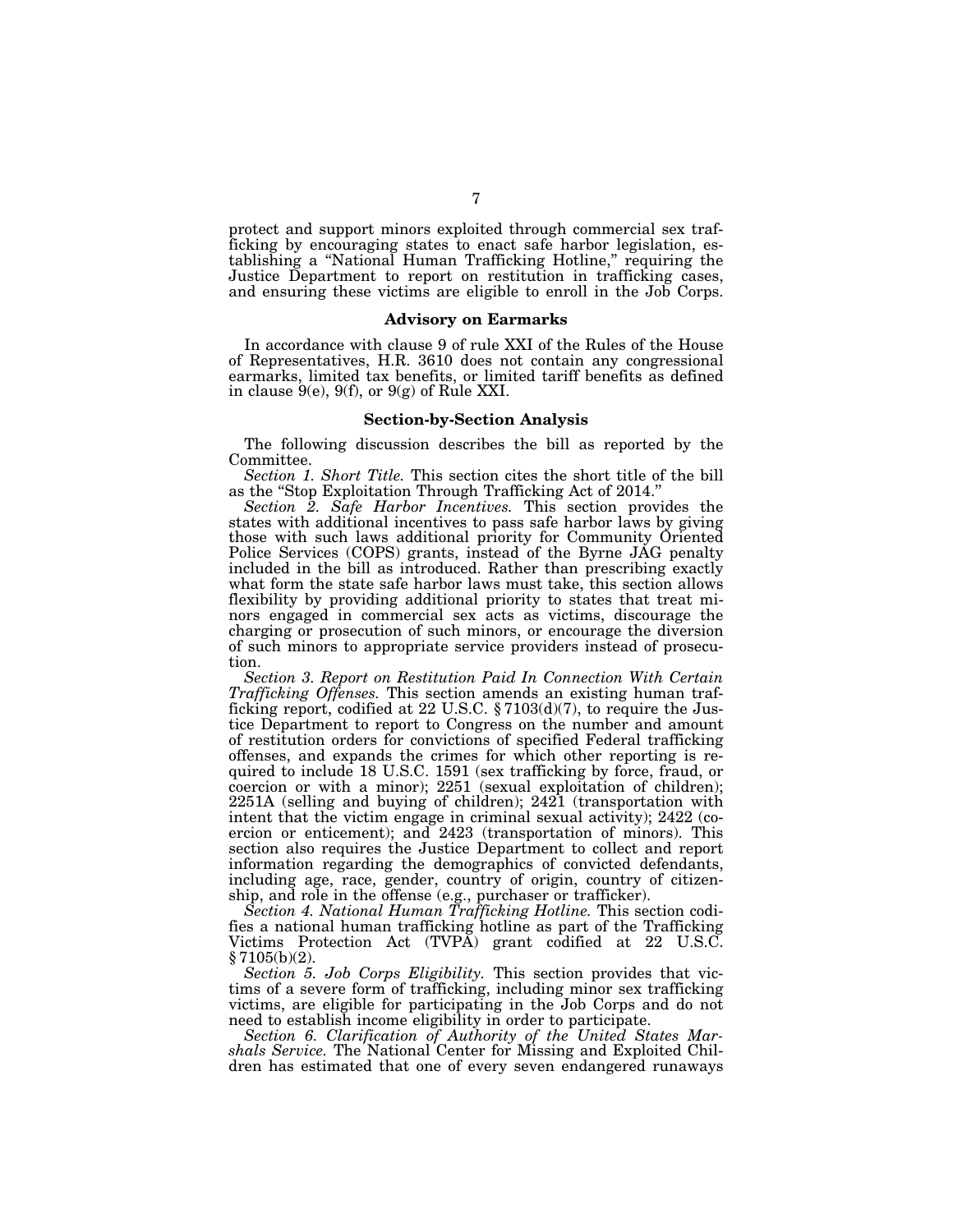reported to the Center are likely victims of minor sex trafficking.8 This section helps to address that problem by providing the U.S. Marshals Service the discretionary authority to support other state, local, or Federal law enforcement agencies that are investigating a missing child case, upon request, where a crime of violence has occurred or factors elevating risk to the child have been identified. This provision does not expand the Marshals Service's jurisdiction to investigate violations of Federal criminal law. Rather, the Marshals Service would be able to contribute its unique specialty of locating missing persons to any agency or department that is the lead in a missing child case, when requested by that agency.

#### **Changes in Existing Law Made by the Bill, as Reported**

In compliance with clause 3(e) of rule XIII of the Rules of the House of Representatives, changes in existing law made by the bill, as reported, are shown as follows (existing law proposed to be omitted is enclosed in black brackets, new matter is printed in italics, existing law in which no change is proposed is shown in roman):

## **OMNIBUS CRIME CONTROL AND SAFE STREETS ACT OF 1968**

\* \* \* \* \* \* \*

TITLE I—JUSTICE SYSTEM IMPROVEMENT \* \* \* \* \* \* \*

# **PART Q—PUBLIC SAFETY AND COMMUNITY POLICING; ''COPS ON THE BEAT''**

#### **SEC. 1701. AUTHORITY TO MAKE PUBLIC SAFETY AND COMMUNITY PO-LICING GRANTS.**   $(a) * * +$

\* \* \* \* \* \* \* (c) PREFERENTIAL CONSIDERATION OF APPLICATIONS FOR CER-TAIN GRANTS.—In awarding grants under this part, the Attorney General may give preferential consideration, [where feasible, to applications for hiring and rehiring additional career law enforcement officers that involve a non-Federal contribution exceeding the 25 percent minimum under subsection (g). *where feasible, to an application—* 

*(1) for hiring and rehiring additional career law enforcement officers that involves a non-Federal contribution exceeding the 25 percent minimum under subsection (g); or* 

*(2) from an applicant in a State that has in effect a law that—* 

*(A) treats a minor who has engaged in, or has attempted to engage in, a commercial sex act as a victim of a severe form of trafficking in persons;* 

<sup>&</sup>lt;sup>8</sup> Oversight Hearing: The State of Efforts to Stop Human Trafficking, H. Subcomm. on Commerce, Justice, Science, and Related Agencies of the H. Comm. on Appropriations, 113th Congress (statement of John Ryan, CEO, Nationa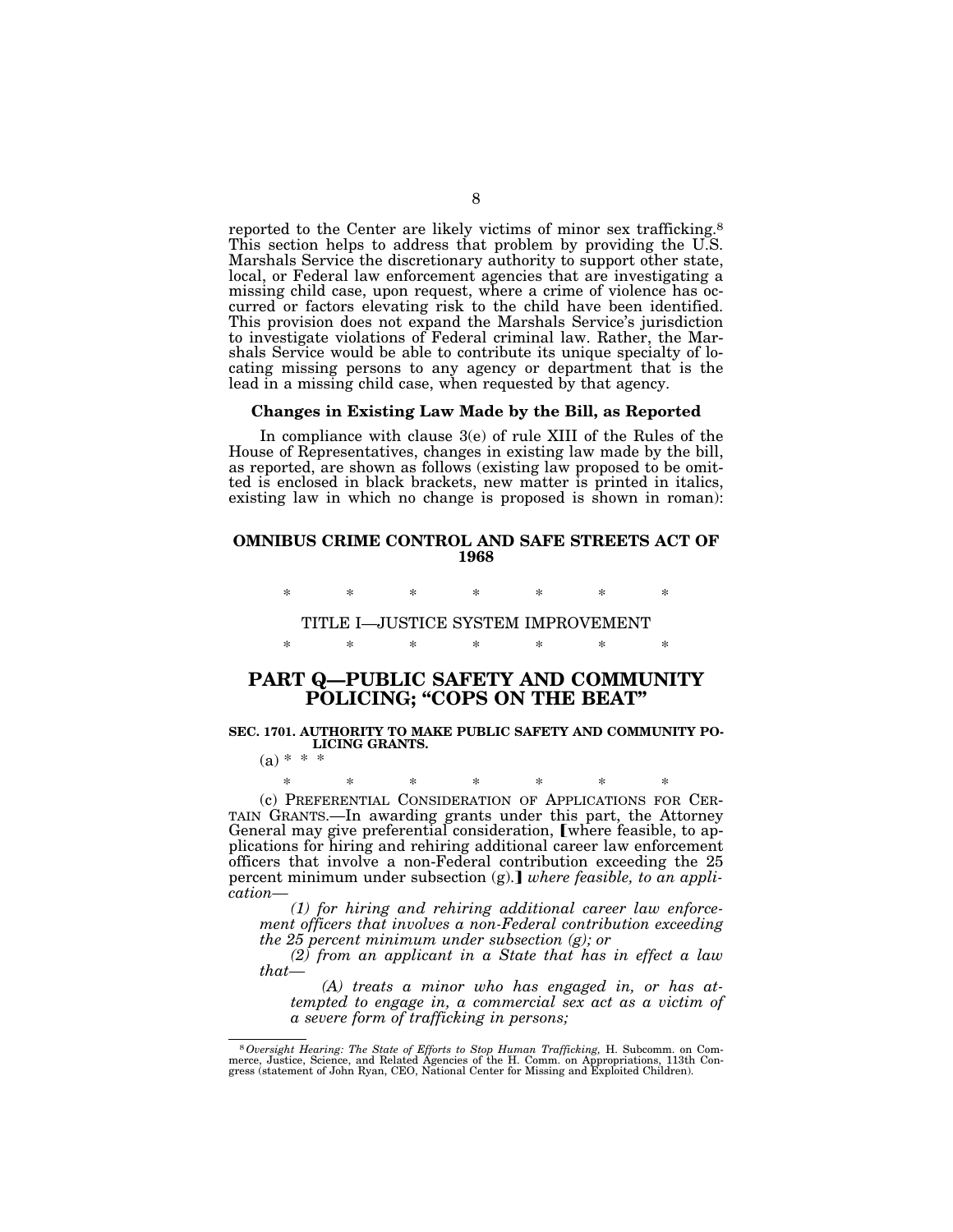*(B) discourages the charging or prosecution of an individual described in subparagraph (A) for a prostitution or sex trafficking offense, based on the conduct described in subparagraph (A); or* 

*(C) encourages the diversion of an individual described in subparagraph (A) to appropriate service providers, including child welfare services, victim treatment programs, child advocacy centers, rape crisis centers, or other social services.* 

\* \* \* \* \* \* \*

#### **SEC. 1709. DEFINITIONS.**

In this part—  $(1)$  \* \* \*

> \* \* \* \* \* \* \* *(5) ''commercial sex act'' has the meaning given the term in*

*section 103 of the Victims of Trafficking and Violence Protection Act of 2000 (22 U.S.C. 7102). (6) ''minor'' means an individual who has not attained the* 

*age of 18 years.* 

*(7) ''severe form of trafficking in persons'' has the meaning given the term in section 103 of the Victims of Trafficking and Violence Protection Act of 2000 (22 U.S.C. 7102).* 

\* \* \* \* \* \* \*

# **VICTIMS OF TRAFFICKING AND VIOLENCE PROTECTION ACT OF 2000**

# \* \* \* \* \* \* \* **DIVISION A—TRAFFICKING VICTIMS PROTECTION ACT OF 2000**

\* \* \* \* \* \* \* **SEC. 105. INTERAGENCY TASK FORCE TO MONITOR AND COMBAT TRAFFICKING.** 

 $(a) * * *$ 

\* \* \* \* \* \* \* (d) ACTIVITIES OF THE TASK FORCE.—The Task Force shall carry out the following activities:

 $(1)$  \*

\* \* \* \* \* \* \*

(7) Not later than May 1, 2004, and annually thereafter, the Attorney General shall submit to the Committee on Ways and Means, the Committee on Foreign Affairs, and the Committee on the Judiciary of the House of Representatives and the Committee on Finance, the Committee on Foreign Relations, and the Committee on the Judiciary of the Senate, a report on Federal agencies that are implementing any provision of this division, or any amendment made by this division, which shall include, at a minimum, information on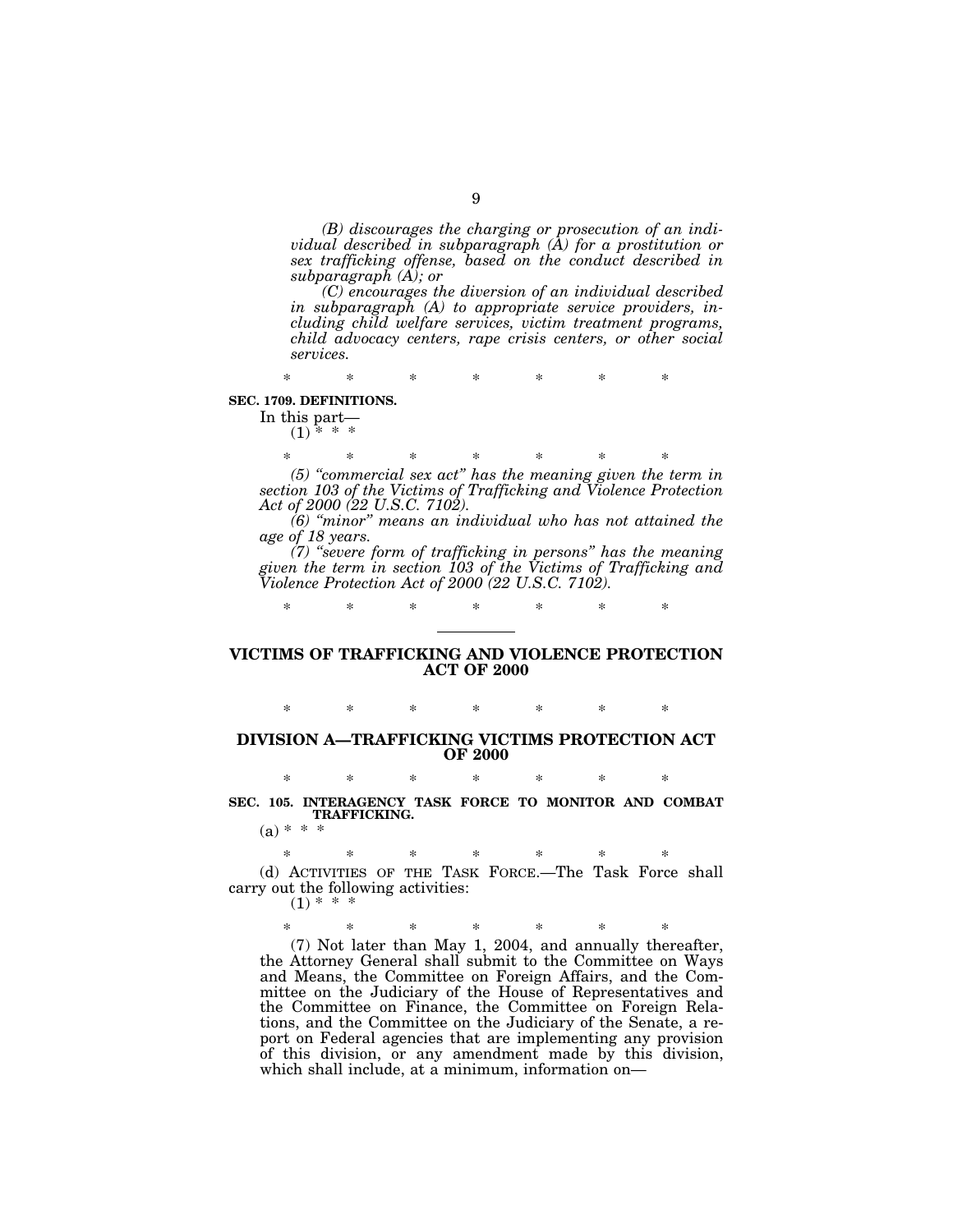$(A) * * * *$ 

\* \* \* \* \* \* \* (Q) the activities undertaken by Federal agencies in cooperation with State, tribal, and local law enforcement officials to identify, investigate, and prosecute offenses under sections 1581, 1583, 1584, 1589, 1590, *1591,* 1592, øand 1594¿ *1594, 2251, 2251A, 2421, 2422, and 2423* of title 18, United States Code, or equivalent State offenses, including, in each fiscal year—

 $(i) * * *$ 

\* \* \* \* \* \* \* (iv) the number of victims granted continued presence in the United States under section  $107(c)(3)$ ; [and]

(v) the number of victims granted a visa or otherwise provided status under subparagraph (T)(i) or  $(U)(i)$  of section  $101(a)(15)$  of the Immigration and Nationality Act (8 U.S.C. 1101(a)(15));  $[and]$ 

*(vi) the number of individuals required by a court order to pay restitution in connection with a violation of each offense under title 18, United States Code, the amount of restitution required to be paid under each such order, and the amount of restitution actually paid pursuant to each such order; and* 

*(vii) the age, gender, race, country of origin, country of citizenship, and description of the role in the offense of individuals convicted under each offense; and* 

## \* \* \* \* \* \* \* **SEC. 107. PROTECTION AND ASSISTANCE FOR VICTIMS OF TRAF-FICKING.**

(b) VICTIMS IN THE UNITED STATES.—  $(1)$  \* \* \*  $(2)$  GRANTS.—

 $(A) * * * *$ 

*(B) NATIONAL HUMAN TRAFFICKING HOTLINE.—Beginning in fiscal year 2017 and each fiscal year thereafter, of amounts made available for grants under this paragraph, the Secretary of Health and Human Services shall make grants for a national communication system to assist victims of severe forms of trafficking in persons in communicating with service providers. The Secretary shall give priority to grant applicants that have experience in providing telephone services to victims of severe forms of trafficking in persons.* 

 $\left[\text{B}\right]$  *(C)* ALLOCATION OF GRANT FUNDS. - Of amounts made available for grants under this paragraph, there shall be set aside—

 $(i) * *$ 

\* \* \* \* \* \* \*  $(C)$  (D) LIMITATION ON FEDERAL SHARE.—The Federal share of a grant made under this paragraph may not

 $(a) * * *$